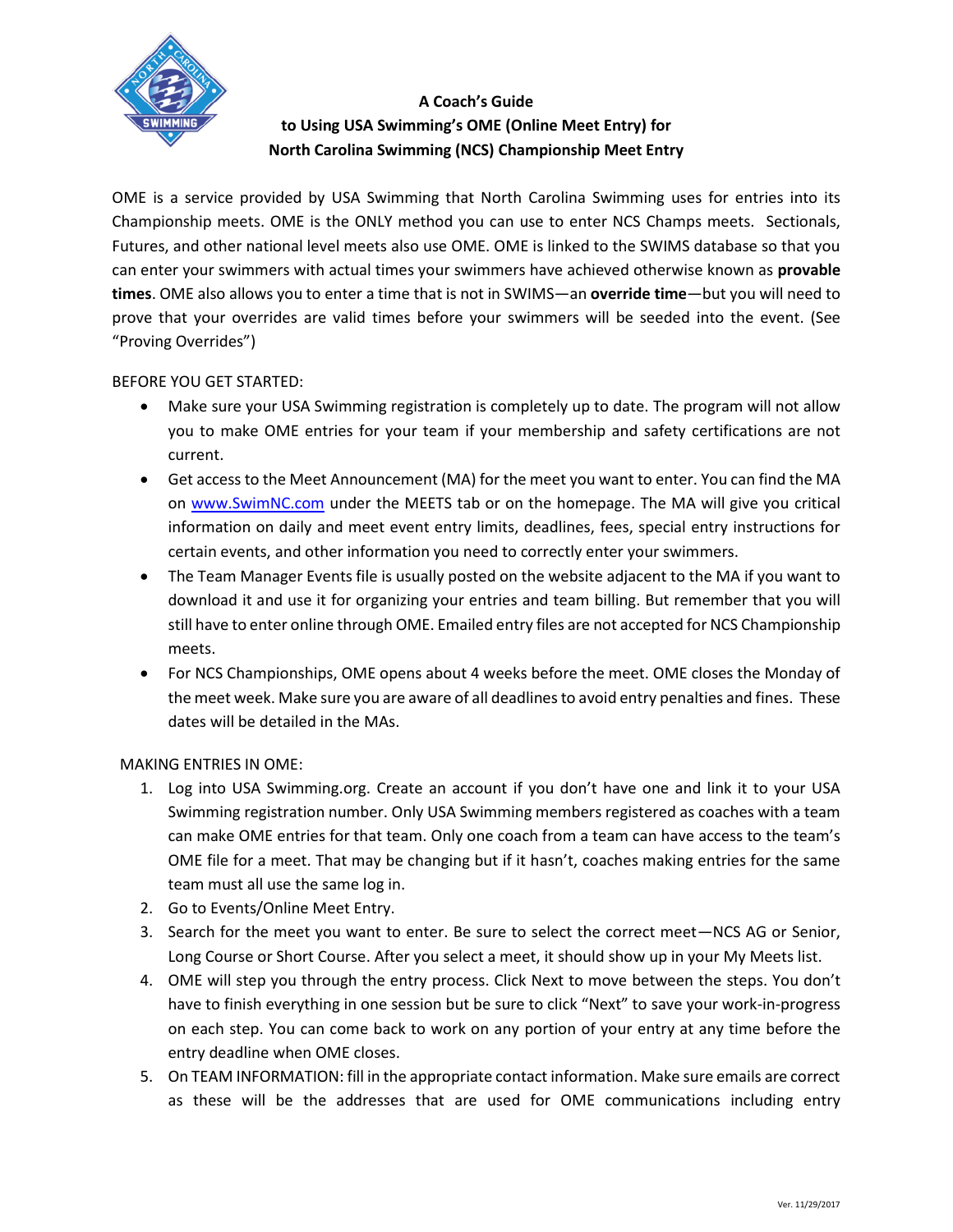confirmation and exported to the meet host for other email updates. List ALL the coaches on your team who need to receive these emails or make a plan to efficiently share emailed information with all the coaches on your team who need it.

- 6. On ROSTER: OME will show you a list of all swimmers currently registered with your team, not just the ones qualified for the meet. You need to select the swimmers you want to enter, including Relay Only Swimmers. You can add unattached/unregistered swimmers to your roster by clicking the button above your roster. Keep in mind that any unregistered swimmers must become registered before the Monday 6:00PM entry deadline to be eligible to enter the meet. Their entries will be treated as overrides until they are registered. Contact the NCS Registrar at [registration@ncswim.org](mailto:registration@ncswim.org) to handle the registration process. Also, unattached swimmers are not eligible to swim on relays until the NCS Registrar clears their transfer to your team. (If the effective date is after the Monday deadline, list the swimmer on your roster as UN then show the clearance email to the Meet Director to have the swimmer's team affiliation changed as of the effective date. Affiliation can change during a meet.) Once you've built your roster, confirm it then indicate which athletes are Relay Only swimmers by checking that box by their names. You can go back and add swimmers to your roster and change their status and entry times as necessary until the Monday entry deadline.
- 7. Next you will enter INDIVIDUAL EVENTS for your qualifiers:
	- a. First, be aware of daily and meet entry limits for each age group. These are detailed in the meet announcements for each meet. OME does not enforce daily event limits. You must do that and will need to correct any errors before Tuesday at 6:00PM. After that point, swimmers will automatically be removed from the events that put them over a limit. Beginning in 2016 for our AG Champs, all the 11-12 swimmers who enter the exhibition (formerly "over distance") events will swim. Those events need to be included in their daily and meet event limits.
	- b. Click on Enter Events by each swimmer's name. Select each qualifying swimmer's individual events keeping in mind any daily or meet event limits. You must actively CHECK the box next to the event you want to enter. The SWIMS database will automatically show you the swimmer's fastest time for each event for which he qualifies. Some meets require you to use this time but you may enter NCS Champs meets with ANY provable time from the times drop down list. If a time doesn't show up for an event, that means there isn't a time in SWIMS that meets the entry criteria.
	- c. You may choose to enter a swimmer with an override time. If so, check the event and select "Override" from the times drop down list. A screen to enter the override time will pop up next. Be sure to select Override again, pick the correct event and course (SCY or LCM), then enter the time you want to use. This entry will show up in the swimmer's entry list with an asterisk indicating that it must be proved to be seeded. See below for situations when an override is the right choice and also guidance on proving the overrides you use.
	- d. For our Senior Championship meets with bonus events, OME will show you bonus entry times in the adjacent column. You can select your swimmer's bonus events there in the same way. We do not require provable times for bonus events. You can enter with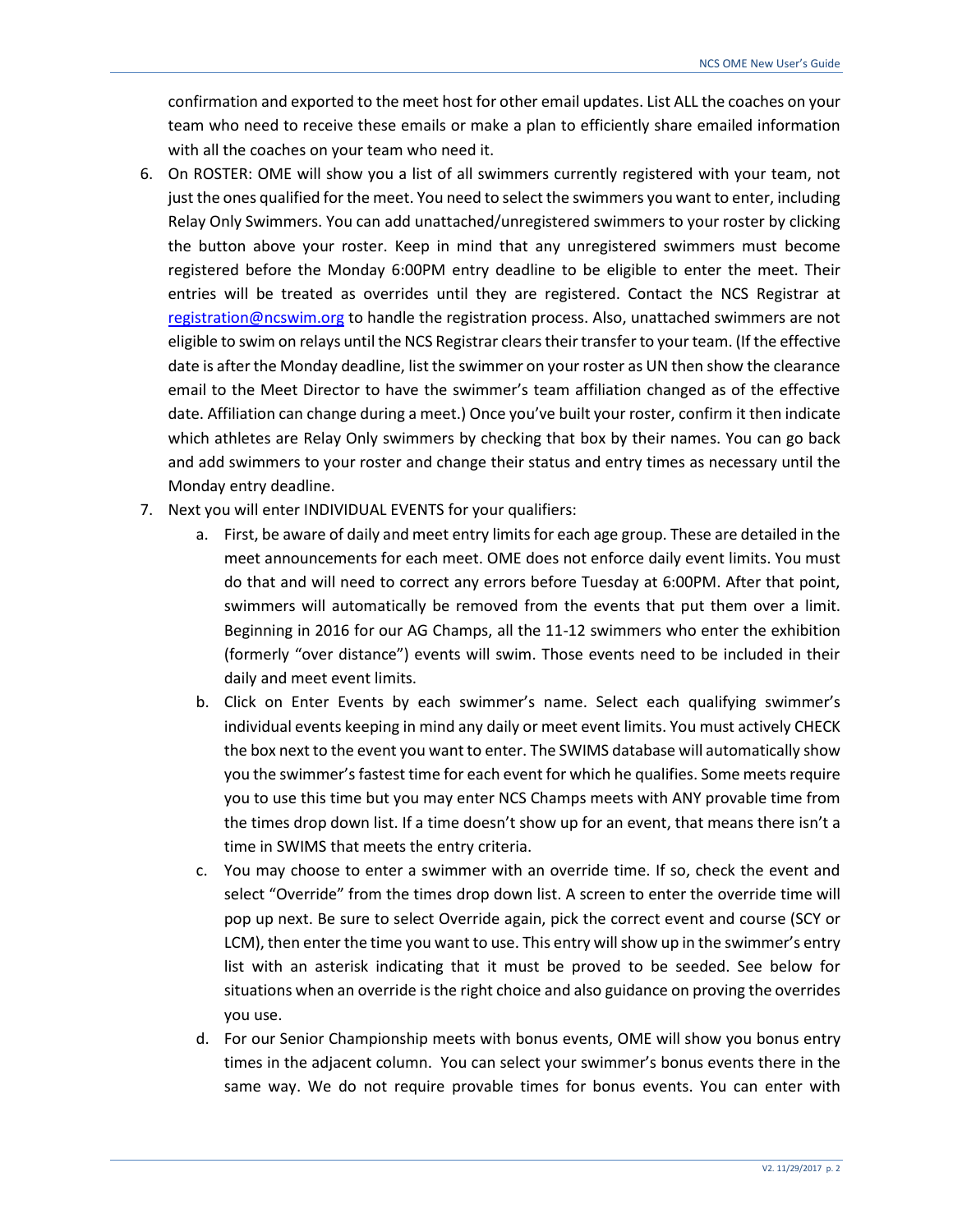59:59.59 SCY/LCM override if your swimmer doesn't have a provable time. This override will be accepted without any additional proof from you.

e. For DISTANCE FREE EVENTS, swimmers qualifying in the 800M/1000Y Freestyles automatically qualify for the 1500M/1650Y Freestyles and vice versa even if they don't have a qualifying time in the second event. Here's an example of how that works in OME:

For the 800M Freestyle, you can enter a swimmer directly into that event a number of ways. You can choose to enter with:

- 1) A provable 800M qualifying time
- 2) A provable 1000Y qualifying time
- 3) A provable 1500M qualifying time
- 4) A provable 1650Y qualifying time
- 5) For SR Champs, you can also enter as a bonus event with any provable time in either course or with a 59:59.59 override
- f. If you make a mistake, you can X out an incorrect or unwanted entry for a swimmer then go back to Enter Events to reenter an event correctly or enter other events.
- 8. RELAY EVENT entries are next. OME will show you the relays by gender. If your team has logged a relay time for the age group/relay event, it should show up in the entry time drop down box. You may use that time or you can enter a team override time or build an estimated team time or **aggregate time** based on the swimmers who will make up the relay at the meet. Unlike individual event overrides, NCS does not require you to use provable times for relay entries. The OME official will automatically clear any relay overrides and your teams will be seeded according to the entry time you provide. Nothing further is required from you. The important thing is to make sure you enter the right number of relay teams for each event and then confirm that any swimmers you may want to swim on a relay at the meet—that means ALL RELAY ONLY swimmers—are included on your roster. Using a swimmer in an aggregate time override does NOT automatically add them to your roster for the meet. You MUST do that separately. You will be asked to provide relay cards for each relay at the meet (relay names don't transfer over from OME) and may choose from all the eligible swimmers who are included ON YOUR ROSTER.
- 9. SUMMARY and CHECK OUT are the last steps. The last screen shows you a summary of your entries by swimmer.
	- a. At any point during the entry process, you can print out a copy of your entries—even entries in progress—by selecting "Print Receipt" from the left hand column. This will generate a PDF of your roster and entries that you can print out for proofing.
	- b. You can also save the PDF to your computer and email it to other coaches, swimmers, or parents for proofing. Or you can post it on your team website.
	- c. You can also export an OME entry file to Team Manager for proofing and billing.
	- d. You are not required to check out until the entry deadline. You can make changes to your entries until you check out. If you do check out early, you can still add swimmers or events or update entry times in OME. Just log back in, select the meet from My Meets, and make the changes. Changes that cannot be made in OME must be emailed to [OME@NCswim.org](mailto:OME@NCswim.org) before the Monday 6:00PM deadline to be considered on time.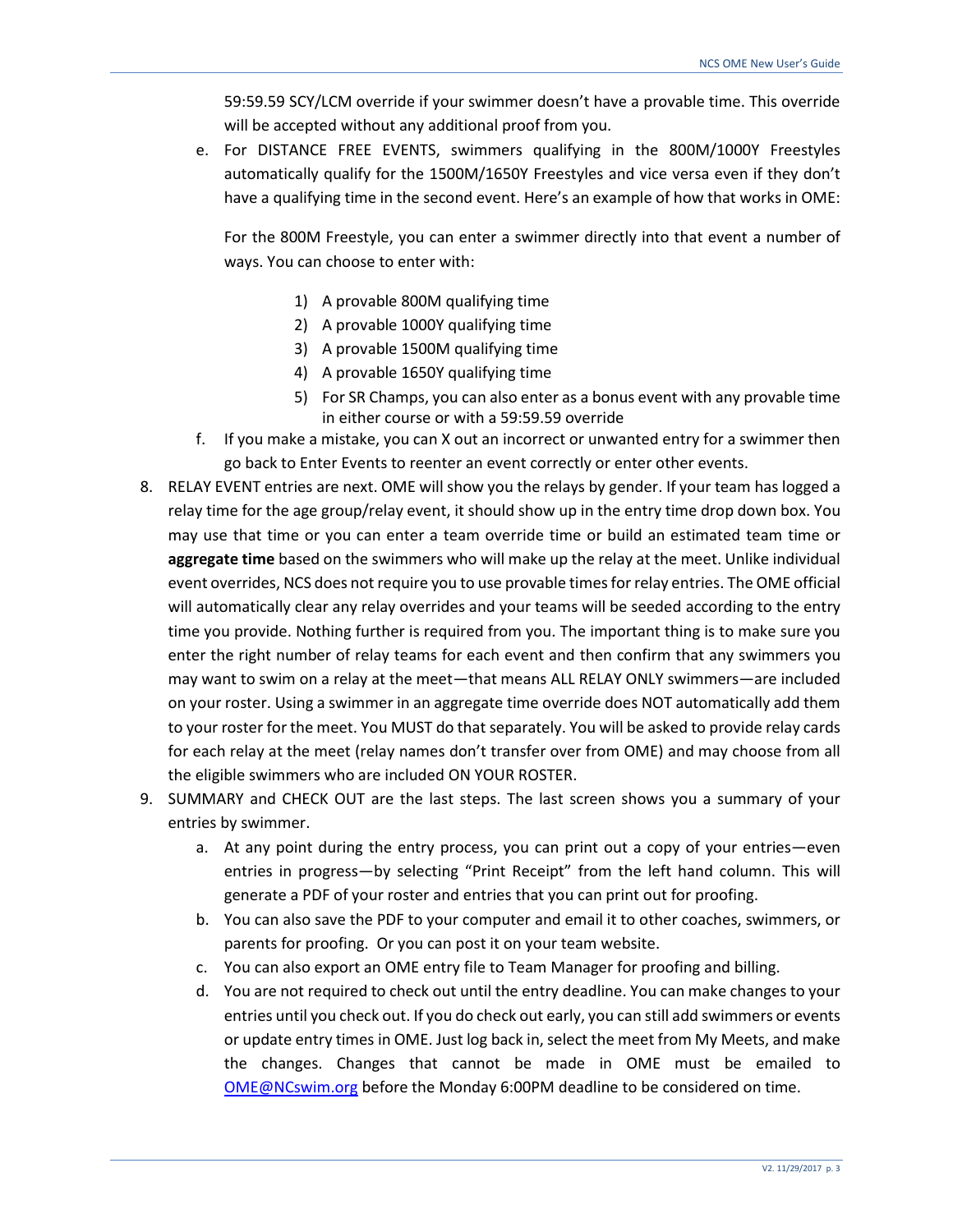- 10. PROOF OF OME ENTRIES: When you do check out by Monday 6:00PM, print your receipt (see left hand column on OME) which will list your swimmer roster and their events as entered in OME. This is the only document that will be accepted as proof of your on time entries and of any administrative errors made during the conversion of OME entries. Team Manager and Team Unify reports will not be accepted as proof.
- 11. CONFIRMING YOUR ENTRIES: Since the meet is only days after the Monday entry deadline, it's wise to double check your entries well before that. On Monday evening, you will receive an email with your entry summary that shows you the entries that transferred from OME to the Meet Manager file that will be used to run the meet. Compare it to your OME receipt to make sure everything downloaded correctly. Email discrepancies to [OME@NCswim.org](mailto:OME@NCswim.org) by Tuesday 6:00PM. If you have entry time updates or event swaps for currently entered swimmers at this point, you must email them to [OME@NCswim.org](mailto:OME@NCswim.org) by 6:00PM Tuesday. Any entry times that are asterisked still require proof. Work with the OME official to prove those times by Tuesday 6:00PM in order for your swimmer to be seeded into that event.
- 12. ENTRY ADDS AFTER MONDAY: Any new swimmers added to the meet or any new events added for a swimmer after Monday at 6:00PM are subject to late entry fees (double) and administrative late fees (\$50 per team). These changes can be emailed to [OME@NCswim.org](mailto:OME@NCswim.org) before Tuesday at 6:00PM. The only exception is for new qualifiers or new events achieved at the NCISAA meet when it is held on the entry deadline day.
- 13. POINT OF NO RETURN: After Tuesday 6:00PM, the entry process closes and the meet will be seeded. Any changes at that point may not be accommodated and will only be considered at the discretion of the OME official, the Meet Referee, and the Senior or Age Group Chair. If you have overrides that have not been proven by this time, these entries will not be seeded and will only be considered for empty lanes providing you can prove the times by the beginning of warm ups on Thursday. If you can't prove the times, the swimmer will not be permitted to swim in the disputed events.
- 14. PAYMENT: For NCS Champs meets, we do not accept credit card payments through OME. Host teams usually prefer check payments to avoid credit card surcharges but you can contact the host team to see if they will accept your credit card payment directly. Use the Meet Entry Summary Form in the MA to determine exactly what you owe the host team and for your billing purposes. OME doesn't accommodate the fee structure we set for our Champs meets so the price you see on the OME checkout receipt MAY NOT BE accurate, especially if you have relay only swimmers. You are responsible for full payment as calculated on the Meet Entry Summary Form which trumps any fees calculated in OME.

USING OVERRIDES: Even though an override time must be proven, sometimes using one is worth the trouble. Here are some examples of using overrides for NCS Championship meets.

• NCS will accept provable splits as entry times, e.g., a 1000 split from a 1650 for entry into the 1000 event or to qualify for the 800, as long as the split is deemed legitimate and is published in a Meet Manager results report. To expedite proof of split times, be sure to reference the meet and event where the split was swum when you enter the override. An example might be: 1000 split of 1650 at Qualifier Meet on 2/14/16.